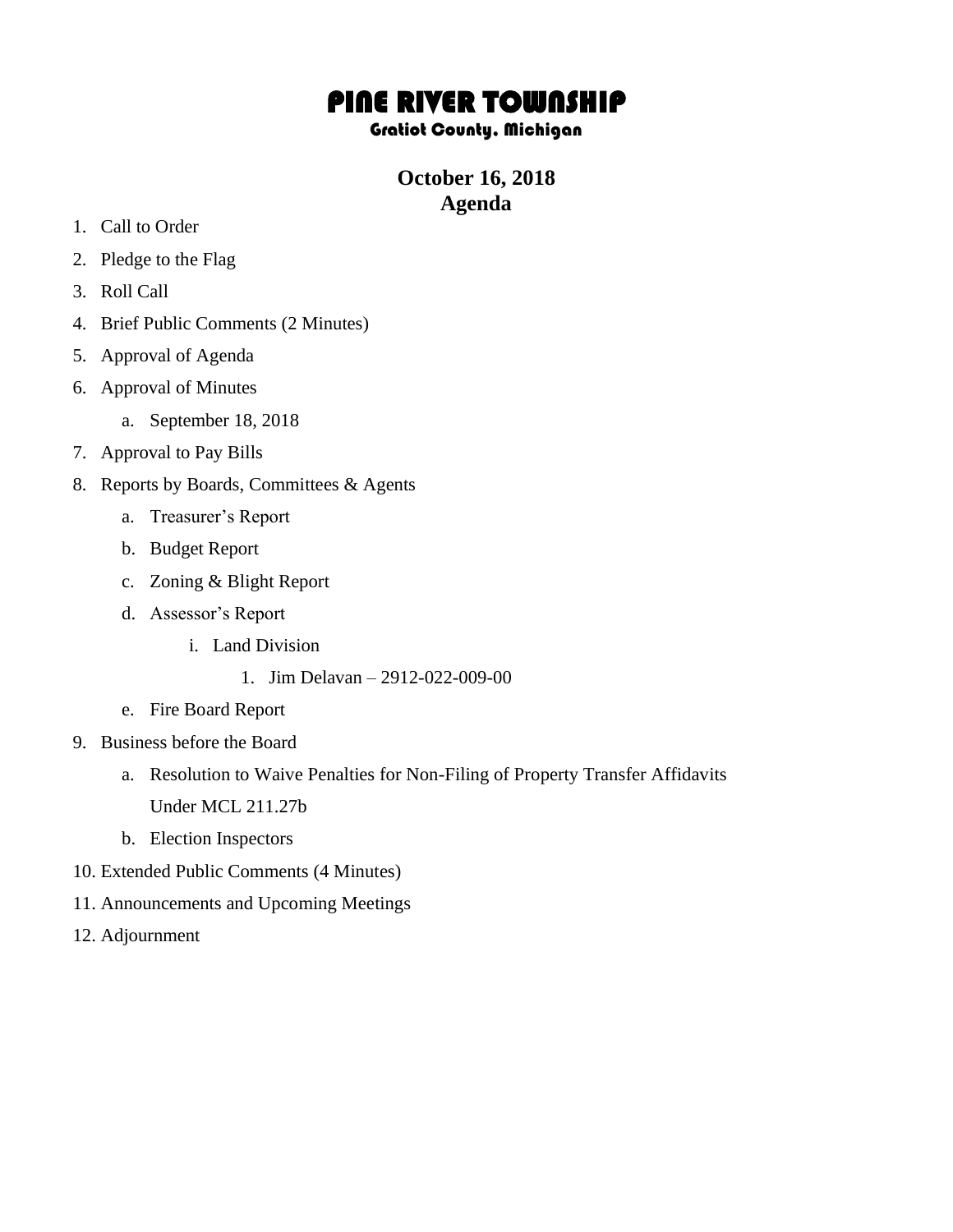### **MINUTES OF THE PINE RIVER TOWNSHIP BOARD MONTHLY MEETING OCTOBER 16, 2018**

- 1) The regular monthly meeting of the Pine River Township Board was called to order at 7:02 P.M. by Supervisor Beeson at the Township Hall.
- 2) Pledge the flag: The board and the public said the pledge to the flag.
- 3) Roll Call: Baker: present, Best: present, Moeggenborg: present, Beeson: present, Whitmore: present. (5) Board members present, (0) absent.
- 4) Brief Public comments (2 minutes): None.
- 5) Approve the Agenda:

Motion by Baker: second by Moeggenborg: to approve the agenda as presented. All present board members approved. Motion carried 5-0.

6) Approve the Minutes:

Motion by Moeggenborg: second by Best: to approve the Regular Meeting Minutes of September 18, 2018 as presented. All present board members approved. Motion carried 5-0.

7) Approval to Pay Bills:

Motion made by Best: second by Moeggenborg: to pay bills as presented in the amount of \$169,126.40. All present board members approved. Motion carried 5-0.

- 8) Reports by Boards, Committees & Agents
	- a) Treasurers Report Discussion: Board Reviewed, Bank Reconciliations have been received and reviewed by all present. Placed on file.
	- b) Budget Report Discussion: report placed on file.
	- c) Zoning & Blight Officer no report
	- d) Assessor Report
		- i) Land Division of Parcel Number 2912-022-009-00
			- (1) Motion made by Moeggenborg: second by Baker: to approve the land division of original Parcel Number 2912-022-009-00 into Residual # 2912-022-009-01 and Child # 2912-022-009-10. All present board members approved. Motion carried 5-0.
	- e) Fire Services no report.